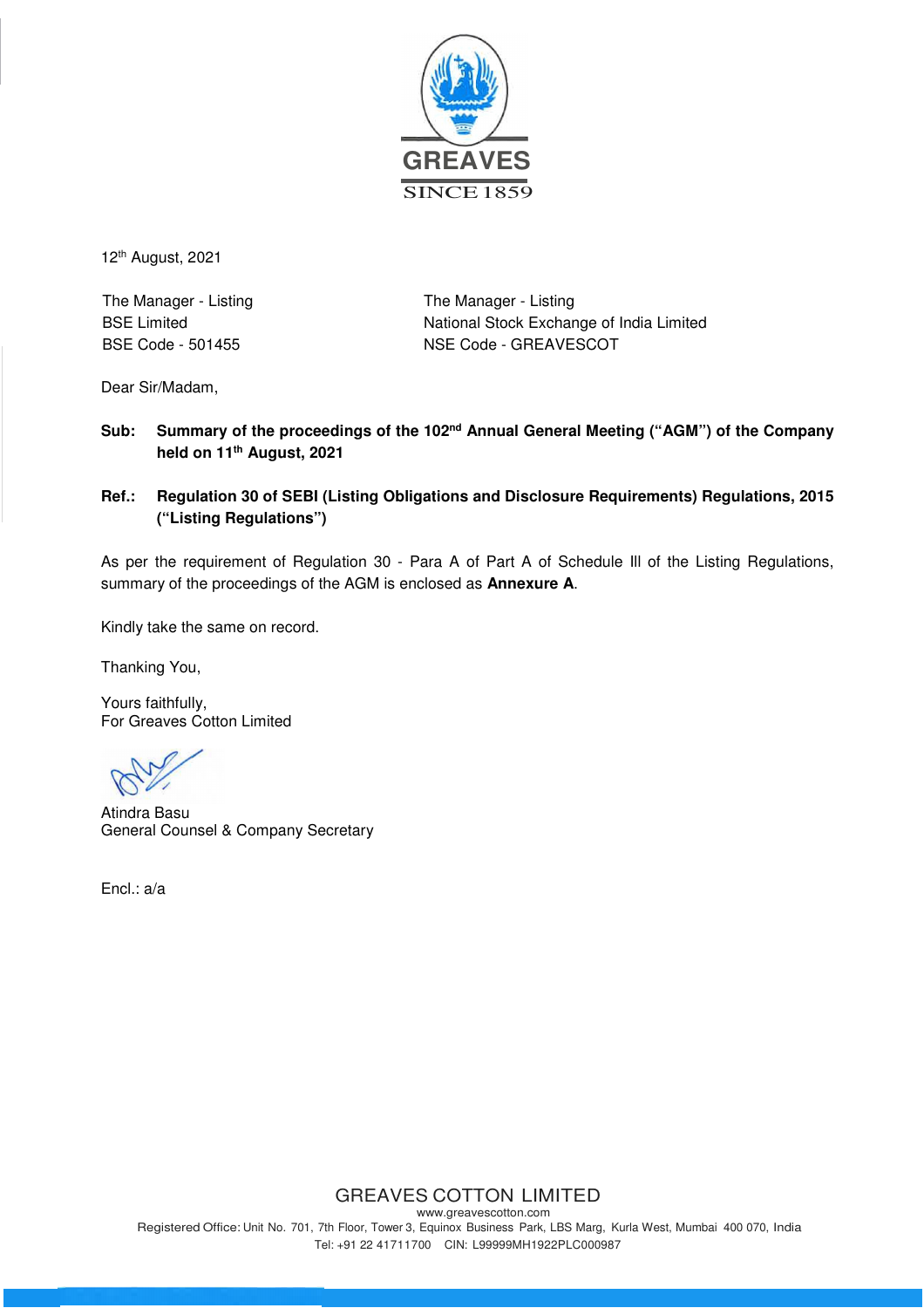

### **Annexure A**

#### **Summary of the proceedings of 102nd Annual General Meeting ("AGM")**

The 102<sup>nd</sup> AGM of the members of Greaves Cotton Limited ("the Company") was held on 11<sup>th</sup> August, 2021 at 4:00 p.m. IST through Video Conferencing ("VC") / Other Audio Visual Means ("OAVM") in compliance with the applicable provisions of the Companies Act, 2013, rules framed thereunder and SEBI (Listing Obligations and Disclosure Requirements) Regulations, 2015 ("Listing Regulations") read with General Circular No. 14/2020 dated 8<sup>th</sup> April, 2020, the General Circular No. 17/2020 dated 13<sup>th</sup> April, 2020, the General Circular No. 20/2020 dated  $5<sup>th</sup>$  May, 2020, General Circular No. 02/2021 dated 13<sup>th</sup> January, 2021 issued by Ministry of Corporate Affairs ("MCA"), SEBI Circular No. SEBI/HO/CFD/CMD1/CIR/P/2020/79 dated 12<sup>th</sup> May, 2020 and SEBI Circular No. SEBI/HO/CFD/CMD2/CIR/P/2021/11 dated 15<sup>th</sup> January, 2021.

Members present: 82 Members attended through Video conferencing.

Mr. Karan Thapar chaired the Meeting. The Chairman informed that this AGM is being held through video conference in accordance with the circulars issued by the MCA and SEBI. The requisite quorum being present, the Chairman called the meeting to order. All the Directors except Mr. Vinay Sanghi attended the Meeting. He then introduced the members of the Board and informed about the other officials of the Company present at the meeting.

The Chairman declared that the notice of the 102<sup>nd</sup> AGM, copies of audited financial statements for the year ended 31st March, 2021, Board's and Auditor's report had been sent through electronic mode to those Members whose e-mail addresses had been registered with the Company or Depositories. Accordingly, the notice of the AGM and statutory auditor's report were taken as read. Thereafter, the Chairman addressed the members with a brief speech wherein he provided an update on impact of COVID-19, an overview of the industry and of the Company's operations and financial performance for the financial year ended 31st March, 2021.

The following items of business, as per the Notice of AGM were transacted at the meeting:

| No.            | <b>Resolutions</b>                                                                                                                                                                          | <b>Type of Resolution</b> |
|----------------|---------------------------------------------------------------------------------------------------------------------------------------------------------------------------------------------|---------------------------|
|                | Adoption of audited Financial Statements and Reports thereon                                                                                                                                | Ordinary                  |
| $\overline{2}$ | Declaration of Dividend                                                                                                                                                                     | Ordinary                  |
| 3              | Appointment of a Director in place of the one retiring by rotation                                                                                                                          | Ordinary                  |
| $\overline{4}$ | Approval and ratification for payment of minimum remuneration to Mr.<br>Nagesh Basavanhalli (DIN: 01886313) in capacity of Managing Director<br>and CEO, till 13 <sup>th</sup> August, 2020 | Special                   |
| 5              | Appointment of Mr. Nagesh Basavanhalli (DIN: 01886313) as Managing<br>Director and Group CEO and to approve his remuneration                                                                | Special                   |
| 6              | Approval and ratification for payment of minimum remuneration to Mr.<br>Mohanan Manikram (DIN: 08555030) in capacity of Executive Director till<br>5th November, 2020                       | Special                   |
| $\overline{7}$ | Appointment of Mr. Ajit Venkataraman (DIN: 07289950) as an Executive<br>Director of the Company and to approve his remuneration                                                             | Special                   |
| 8              | Re-appointment of Mr. Kewal Handa (DIN: 00056826) as an Independent<br><b>Director</b>                                                                                                      | Special                   |
| 9              | Ratification of the remuneration of Cost Auditors                                                                                                                                           | Ordinary                  |

# GREAVES COTTON LIMITED

www.greavescotton.com Registered Office: Unit No. 701, 7th Floor, Tower 3, Equinox Business Park, LBS Marg, Kurla West, Mumbai 400 070, India Tel: +91 22 41711700 CIN: L99999MH1922PLC000987